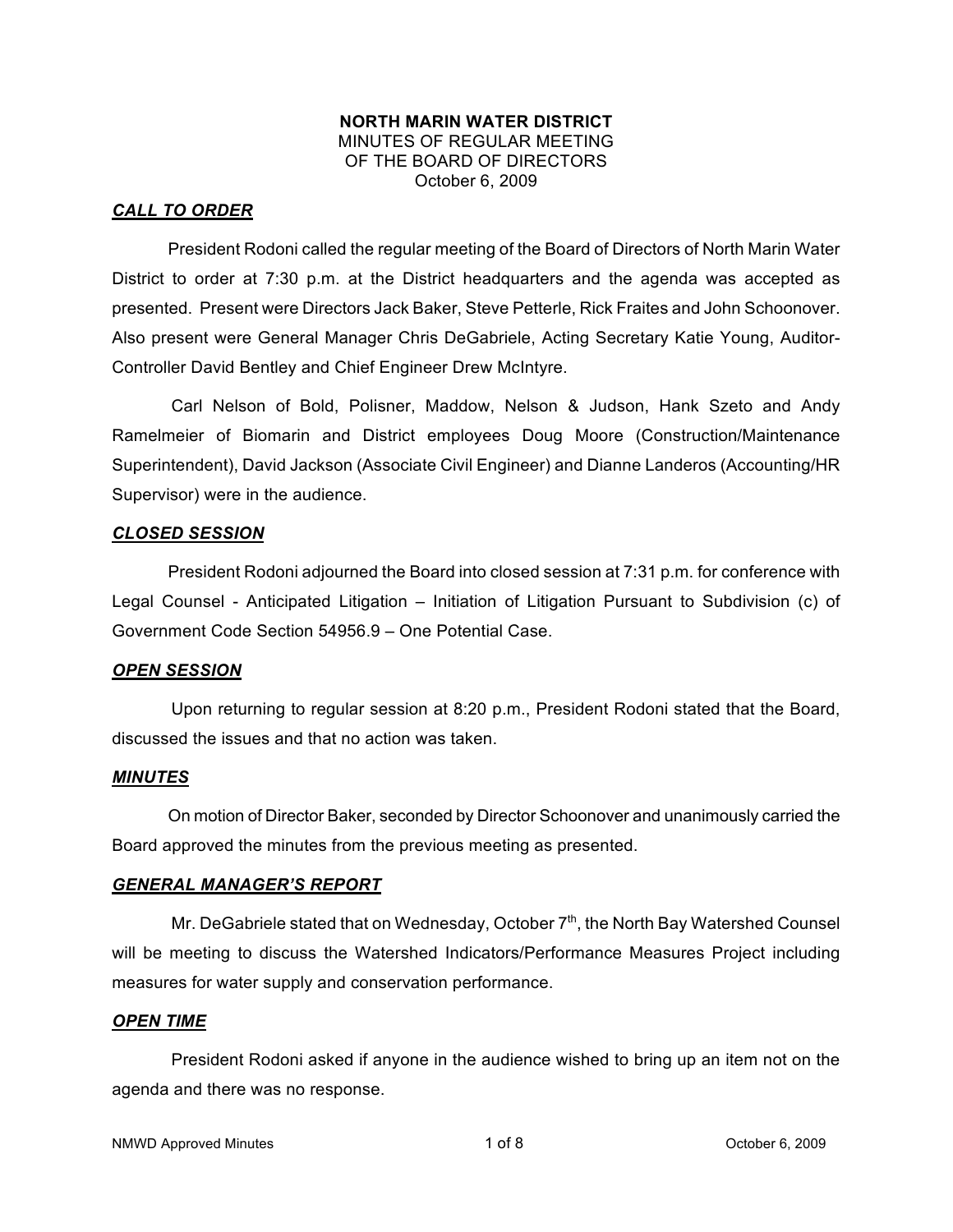## *STAFF / DIRECTORS' REPORTS*

President Rodoni asked if staff or Directors wished to bring up an item not on the agenda and there was no response.

### *CONSENT CALENDAR*

Item 7, Biomarin – 46 Galli Drive and Item 9, Fall Water Line Text were removed from the consent calendar for further discussion.

On the motion of Director Petterle seconded by Director Baker and unanimously carried the following items were approved on the consent calendar:

## *NORTH BAY KOREAN AMERICAN PRESBYTERIAN CHURCH*

This project proposes conversion of an existing 3,691 square foot Veterinary Clinic building into a place of worship. The existing 1" meter installed in 1971 to serve the parcel will be killed as part of this project.

New water facilities required include 190 feet of 12-inch PVC main, 190 feet of 8-inch PVC main, 30 feet of 6-inch PVC for fire hydrant laterals, 10 ft of 4-inch steel pipe, one 4-inch fire service assembly, two commercial fire hydrants, one 1-inch domestic water service and one 1-inch irrigation service with a back flow preventer.

The Board approved Resolution No. 09-32 entitled "Water Service Agreement – North Bay Korean American Presbyterian Church – 2 San Antonio Road Petaluma, APN 125-130-13."

## *BIOMARIN – 46 GALLI DRIVE*

This item was removed from the consent calendar for additional discussion as requested by Mr. McIntyre. He stated that there are two representatives from Biomarin present who would like to express their concerns regarding the connection fees.

Mr. McIntyre introduced David Jackson, Associate Engineer, to explain the project and answer any questions the Board may have.

Mr. Jackson stated that the Biomarin – 46 Galli Drive Project consists of renovations of the existing buildings located at 46 Galli Drive, increasing the capacity of the Biomarin production facilities. He stated that the work includes the installation of a 3-inch meter for commercial use, the upsizing of the fire service from a 6-inch to two 8-inch fire services and the addition of two fire hydrants behind the building.

Mr. Jackson introduced Hank Szeto and Andy Ramelmeier of Biomarin to the Board. Mr.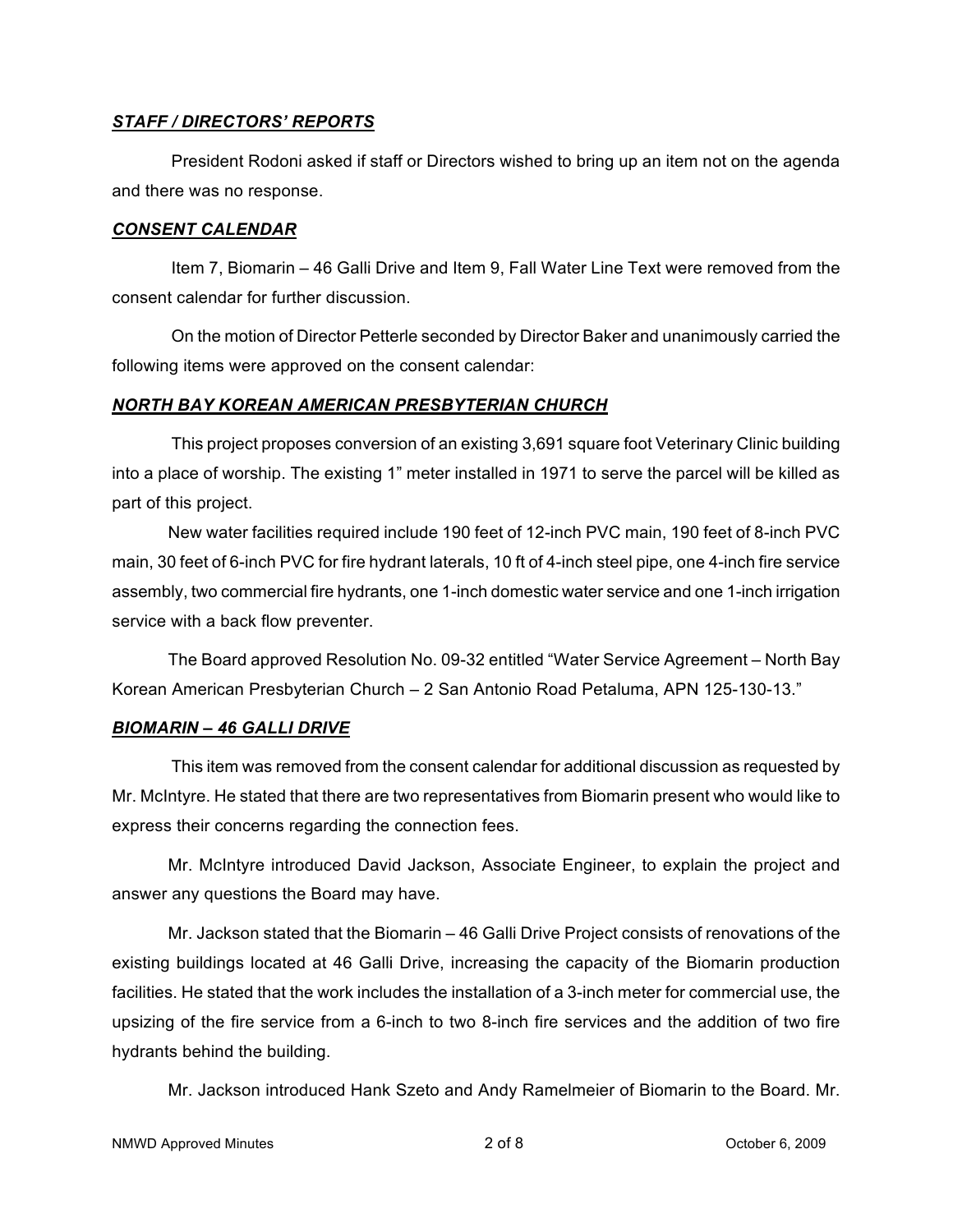Szeto proposed that Biomarin pay the connection fees that were valid when the project first started. He mentioned that in 2008, the District and Biomarin knew what the water usage was going to be and wanted to pay the connections fees that were current at that time.

Mr. Ramelmeier stated that one other detail is the long term investment decision. He said that when Biomarin committed to this project the connection fees were not nearly where they are now and it came as a surprise. Mr. Szeto mentioned that because of the delays beyond their control Biomarin will be affected by the increased connection fee.

Director Baker asked for clarification of the timeline. Mr. Jackson stated that Biomarin has been working on the project since 2007; and in September of 2008, they submitted three projects which were going to have a higher water use. Mr. Jackson said that because of problems with complying with the fire department's requirements the subject project was delayed.

Director Petterle asked Mr. McIntyre if there were any other projects in Novato in a similar situation. Mr. McIntyre stated that there was not; however, the Board has dealt with previous situations similar to Biomarin. He stated that he was concerned about setting a precedent for other projects.

Director Rodoni commented that according to the regulation there was not an earlier opportunity for Biomarin to come in before now to take advantage of last year's connection fees. Mr. McIntyre said that the only way for Biomarin to have come in early would have been for the District to change the way it approaches things and to split up the projects into construction and entitlement and allow that to be done at different times which the District has not done before.

Director Petterle suggested that the connection fees remain, but allow Biomarin to pay it over a period of time. Mr. McIntyre said that the District has consented to that on previous occasions and therefore would be acceptable.

Director Baker suggested that the Board postpone taking action on the agreement. Director Rodoni asked if the District should re-formulate the agreement before voting. Mr. DeGabriele suggested that the Board consider the agreement with the current cost and that Mr. McIntyre, Mr. Bentley and he can work out the logistics of payment arrangements with the applicant.

On the motion of Director Petterle and seconded by Director Schoonover, the Board unanimously approved Resolution No. 09-33 entitled "Water Service Agreement – Biomarin – 46 Galli Drive APN 157-452-14, 157-412-01, 02."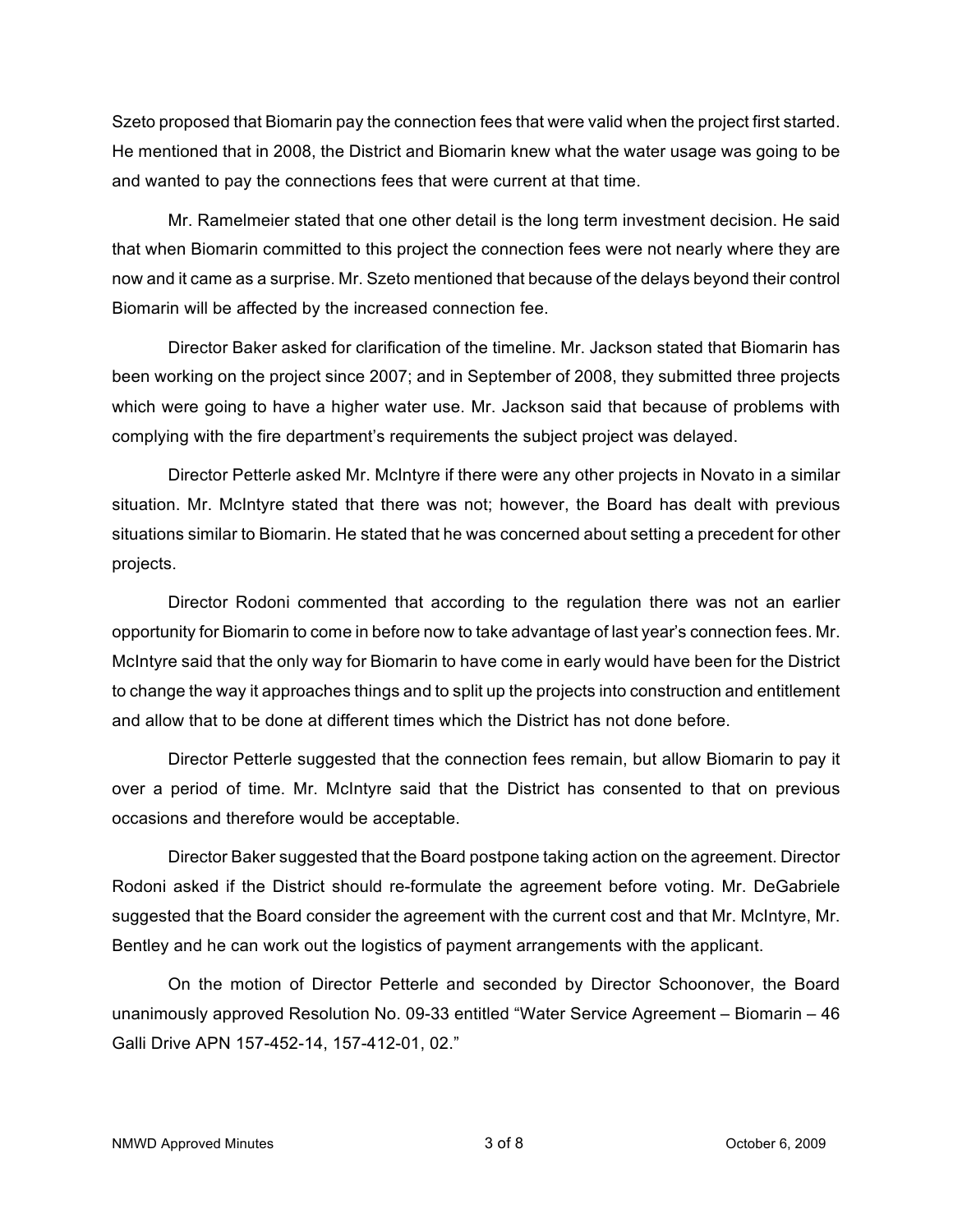## *AUDITOR-CONTROLLER'S ANNUAL STATEMENT OF INVESTMENT POLICY*

The Board approved the Annual Statement of Investment Policy. This policy is presented to the Board annually for their review. There were no changes to the investment policy from that approved by the Board last year.

#### *FALL WATER LINE TEXT*

This item was removed from the consent calendar for additional discussion as requested by Director Fraites.

Director Fraites mentioned that he would like the following line deleted from the text "…although if you have let your lawn brown this summer, it would be acceptable to minimally water it to speed up the recovery until the fall and winter rains appear." Mr. DeGabriele said that it was easy to remove that section. Director Fraites suggested that it state, "Now is a good time to participate in the NMWD Cash for Grass program."

Mr. DeGabriele advised the Board that at the end of September the District had given out \$21,000 in Cash for Grass rebates.

On the motion of Director Baker and seconded by Director Fraties, the Board unanimously approved the Fall Water Line Text as amended.

## *ACTION CALENDAR*

## *APPROVE: ADOPTION OF ORDINANCE NO. 23*

Mr. DeGabriele stated that the purpose of Ordinance No. 23 is to sunset Ordinance No. 22, the Emergency Water Conservation Ordinance. He explained that the purpose of Ordinance 22 was to declare a water shortage emergency and to prohibit waste and non-essential use of water. Mr. DeGabriele stated that the ordinance ran through October  $2<sup>nd</sup>$  and the State mandated period for water conservation has ended. He stated that the District reduced Russian River water use from June 1, 2009 through September 30, 2009 by 45.4%.

Director Fraites asked Mr. DeGabriele if there was going to be a letter in the paper thanking the customers in Novato for their efforts. Mr. DeGabriele answered that the intent of the "Water Line" newsletter is to do so. He also stated that he was going to issue a press release to let the customers know. Director Rodoni asked if the District should state the accurate percentage of water conservation. Mr. DeGabriele stated that would be 21%.

On the motion of Director Petterle and seconded by Director Baker, the Board unanimously approved the Adoption of Ordinance No. 23, declaring the end of a water shortage emergency and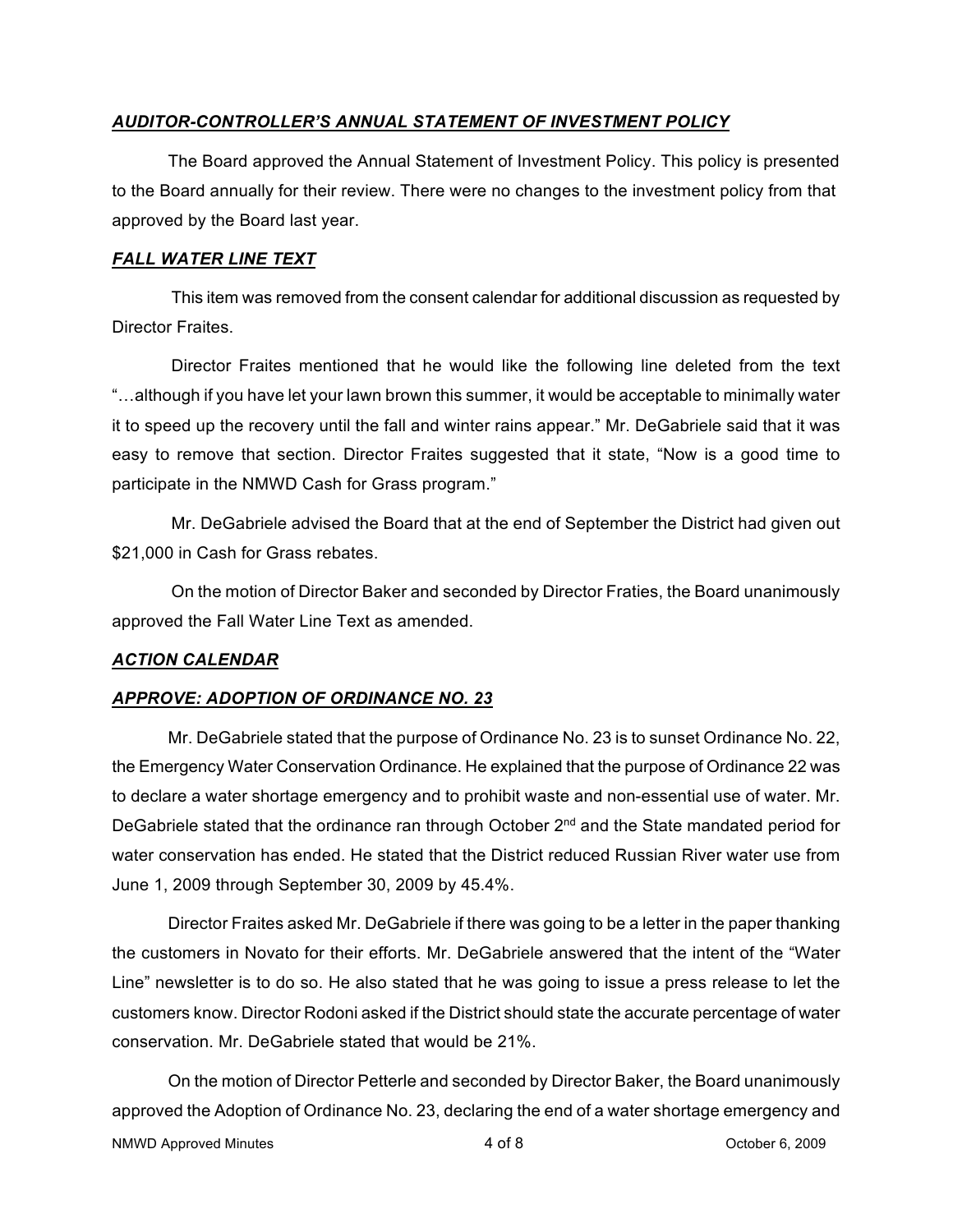rescinding Ordinance No. 22, effective October 6, 2009.

# *APPROVE: BEL MARIN KEYS COMMUNITY SERVICE DISTRICT IRRIGATION/LANDSCAPE DAMAGE*

Mr. DeGabriele explained to the Board that there has been a dispute with the Bel Marin Keyes Community Service District (BMKCSD) about the reported damage to their irrigation and landscaping. He stated that although the staff does not believe the District is responsible for all the claimed damage to the landscaping, BMKCSD and North Marin Water District will be working together for years to come and so he recommends that the Board authorize the payment of \$2,500 to BMKCSD.

Director Baker asked if the damage was done on the road or private property. Mr. DeGabriele said that the damaged landscape was on state land, on an easement where the District has a water facility, adjacent to BMKCSD property at the entrance of the Bel Marin Keys community.

On the motion of Director Schoonover and seconded by Director Baker, the Board authorized the District to make a payment of \$2,500 to BMKCSD to settle the dispute regarding the damage to BMKCSD irrigation and landscape.

#### *INFORMATION ITEMS*

#### *WAC/TAC MEETING – OCTOBER 5, 2009*

Mr. DeGabriele provided an update to the Board on the discussion about the Water Project Redirection and New Water Supply Strategies. He stated that Jake Mackenzie, Chair of WAC, directed the General Manager/Chief Engineer to work with the Board Liaison to the Water Advisory Committee (WAC) and the chairs of the Water Advisory Committee and Technical Advisory Committee (TAC) to carry out the actions included in the SCWA Board adopted resolution. Mr. DeGabriele mentioned that Mr. Mackenzie requested that the vice chairs of the WAC and TAC be included in the discussion.

Mr. DeGabriele advised the Board that the water agency did file the petition to modify Decision 1610 Minimum in Stream Flow Requirements, consistent with the Biological Opinion.

Mr. DeGabriele stated that the WAC had a discussion on the summer 2009 Water Contractor Statistics. He stated that Lake Mendocino currently has approximately 5,000 acre feet more water stored than the last three years on this date.

Director Rodoni commented that the WAC and TAC need to focus on the water supply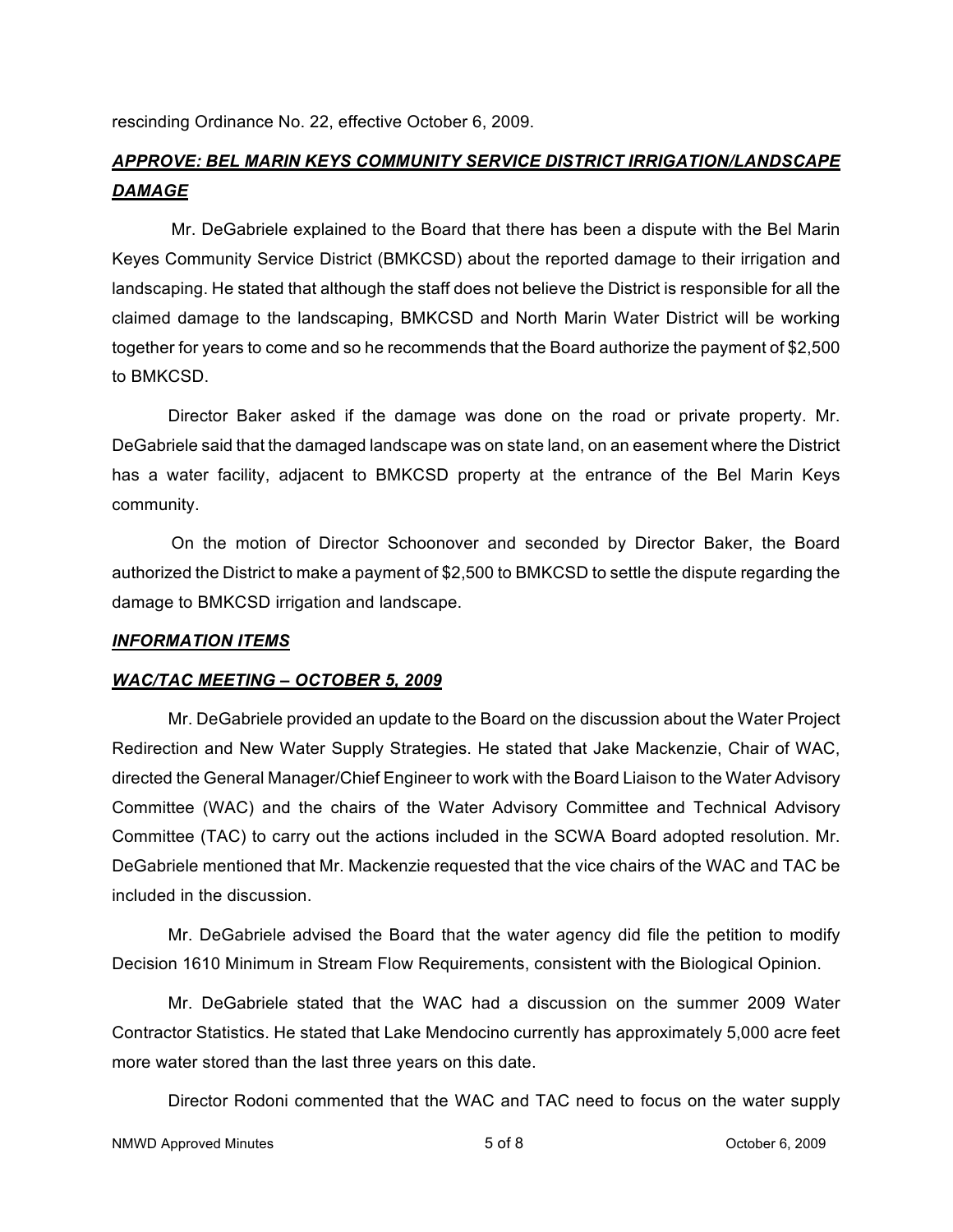needs and that this can be done with leadership from Sonoma County.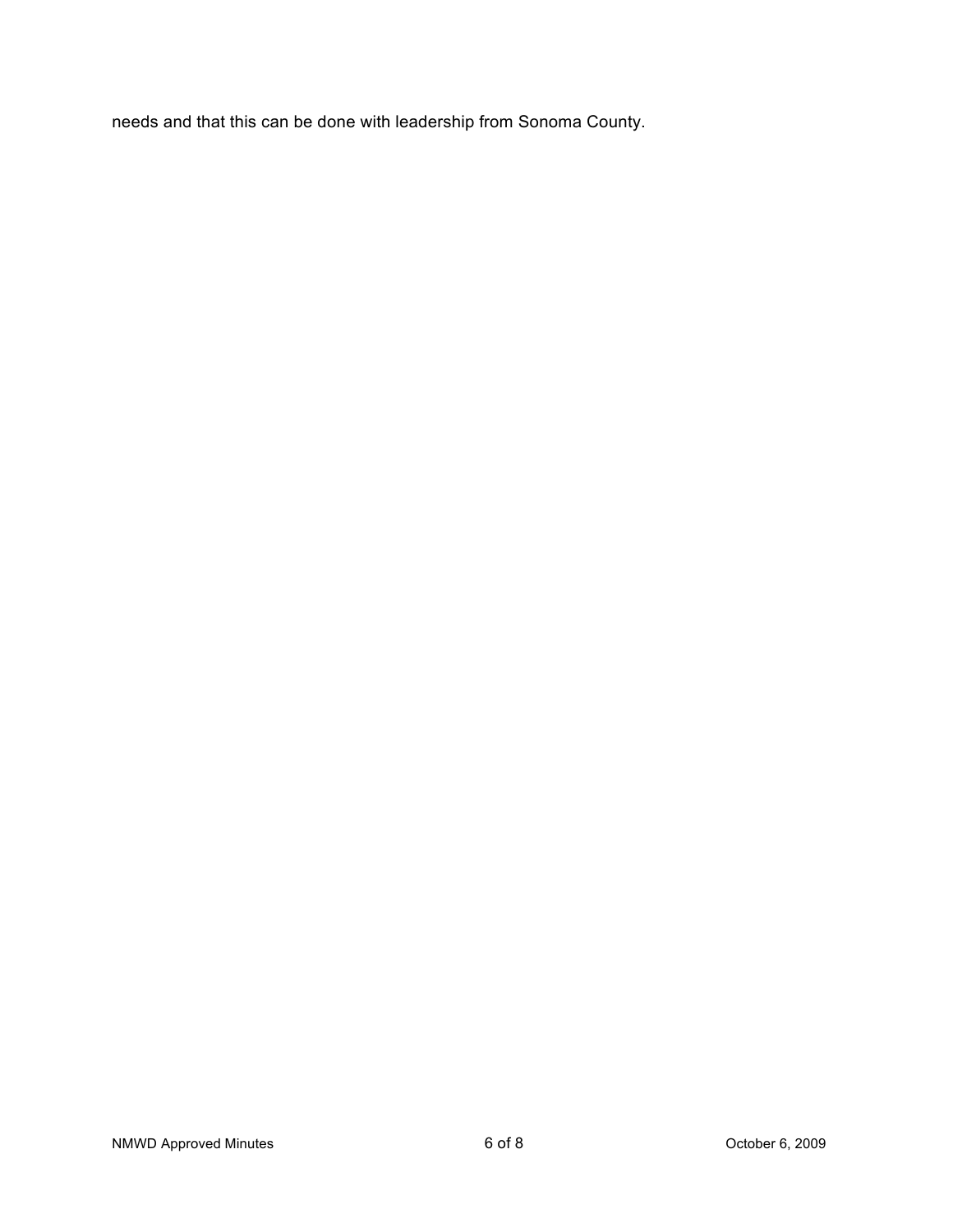## *NORTH BAY WATERSHED ASSOCIATION MEETING – OCTOBER 2, 2009*

Mr. DeGabriele stated that he, Pablo Ramudo and Director Fraites had attended the meeting. He said that there was an excellent presentation on the Giacomini Wetlands and that he took the opportunity to advise the National Park Service staff that while North Marin Water District is very supportive of the project, the District is seeing an increase in salinity intrusion in the community water supply.

Mr. DeGabriele stated that Sonoma County Water Agency (SCWA) gave information on the low impact design for storm water run off control. He indicated that the current guidelines for new construction used in Marin County seem counterproductive since the plantings in porous soil require irrigation for the majority of the year.

Mr. DeGabriele summarized the presentation given by Paul Helliker, regarding SCWA's Water Project redirection.

Director Fraites offered additional comments on the Giacomini Wetlands presentation as well as the presentation given by Mr. Helliker. Director Fraites commended Pablo Ramudo for the way he spoke to the representative of Point Reyes National Seashore regarding the salinity intrusion in the Point Reyes Wells.

## *MISCELLANEOUS*

The Board received the following miscellaneous information: Disbursements, Indian Valley Associates Letter 9/10/09, Underground Service Alert (USA) - "Call Before You Dig", Customer email re Excessive Charges, and a Customer letter re Water Boarding. The Board also received the following news articles: Salinity Notice (3), Water future needs 'thorough' conversation, Gorin and McKenzie say and Novato Joins Water Lawsuit.

#### *CLOSED SESSION*

President Rodoni adjourned the Board into closed session at 9:12 p.m. for conference with Legal Counsel – Review and provide instruction to designated representatives (Chris DeGabriele and David Bentley) regarding salaries, salary schedules and compensation paid in the form of fringe benefits for represented employees in accordance with Government Code Section 54957.6.

#### *OPEN SESSION*

Upon returning to regular session at 10:00 p.m., President Rodoni said the Board provided direction to the designated representatives regarding the salaries, benefits, etc. for the represented employees.

```
NMWD Approved Minutes and the control of \sigma of 8 and \sigma of 8 and \sigma October 6, 2009
```